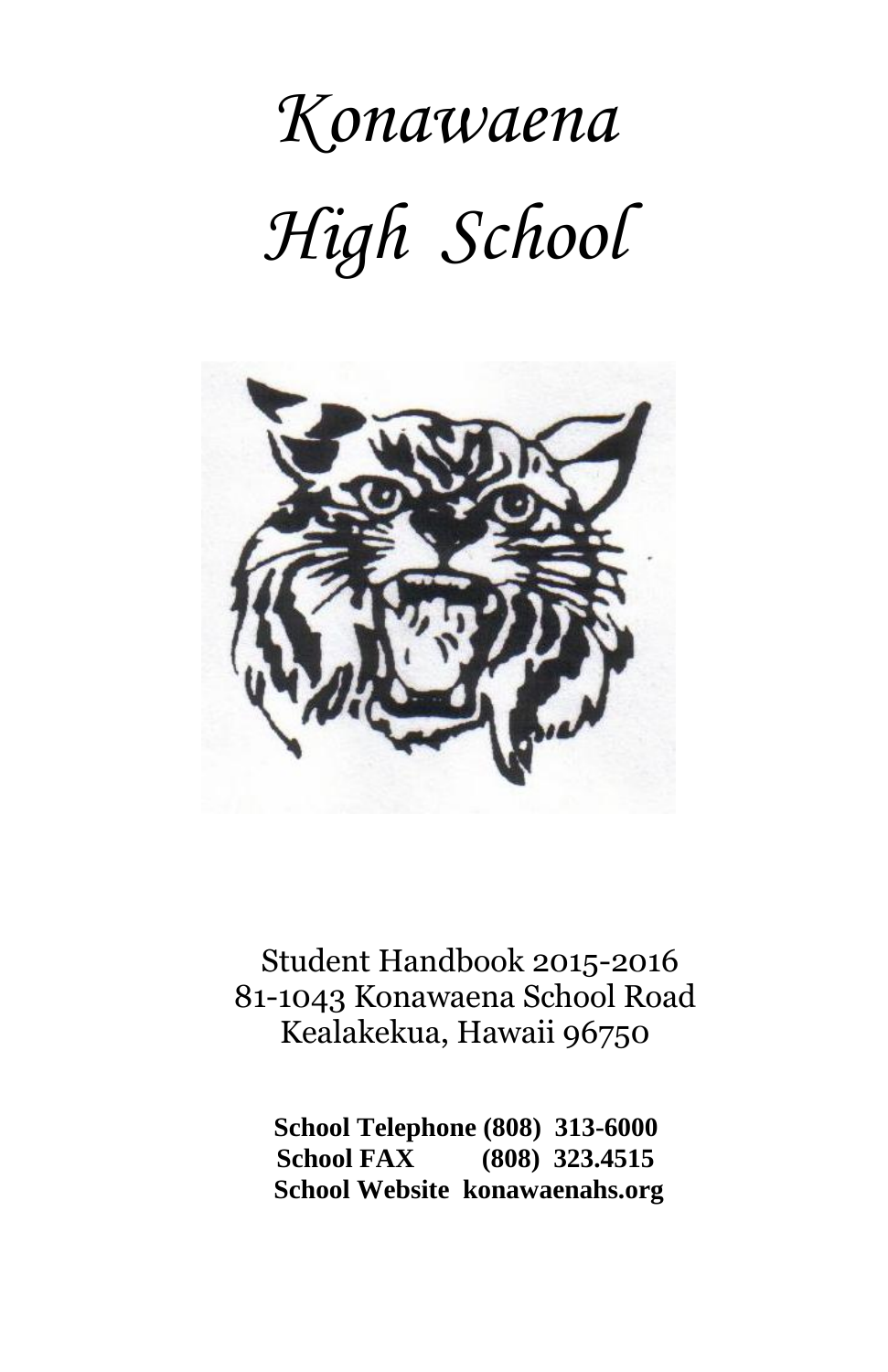*Welcome Wildcats!*

*On behalf of the faculty and staff of Konawaena High School, I extend support and encouragement for a successful school year.*

*Take the time to review the information here and share it with your parents/guardians. Contact a teacher or administrator if you have any questions about the contents of this handbook.*

*Again, welcome and have a great year!*

*Shawn S. Suzuki Principal* 

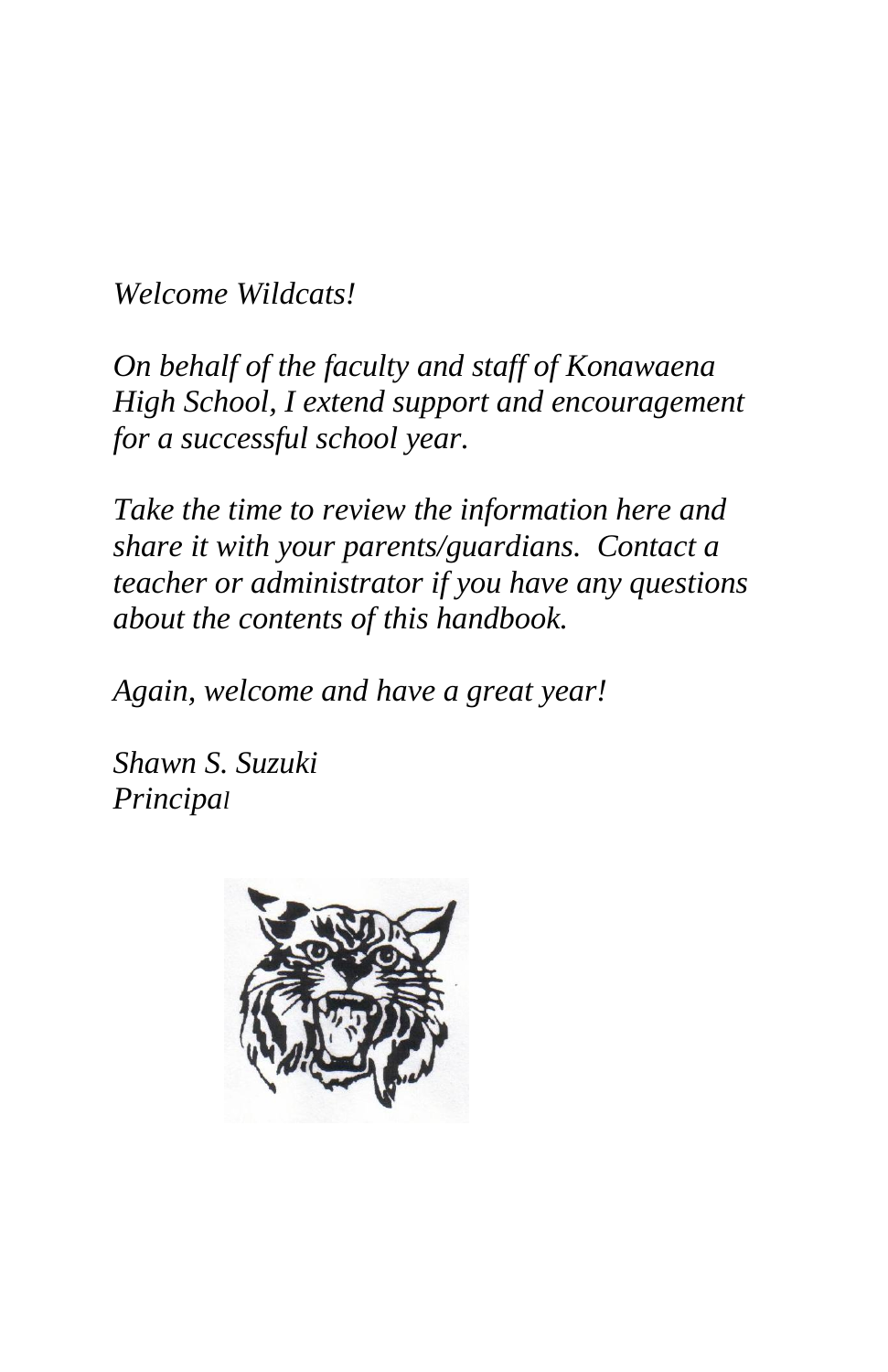#### **KONAWAENA HIGH SCHOOL**

The name of our school, "Konawaena," is made up of two parts. "Kona" is the name of our district, a place of gentle breezes and kindly people. "Waena" means middle, the center of Kona. When it was first built in 1921, Konawaena was, indeed, in the center of the district, serving children of the ranchers at Pu'uanahulu, the farmers of Holualoa and Captain Cook, and the fishermen of Miloli'i.

### **KONAWAENA ALMA MATER**

 Hail Konawaena, Pride of Hawaii We thy children sing, Daughters of Pele, Mauna Loa cradled Make us worthy of thy name. To thee, oh jewel of the Konas, Jewel within the island jewel, We, thy loyal sons and daughters, Pledge our lives, our hopes, and aims. May the light of truth you've kindled, Burning bright as Pele's fire, Lead us on throughout the ages. Hail Konawaena! Hail to Thee!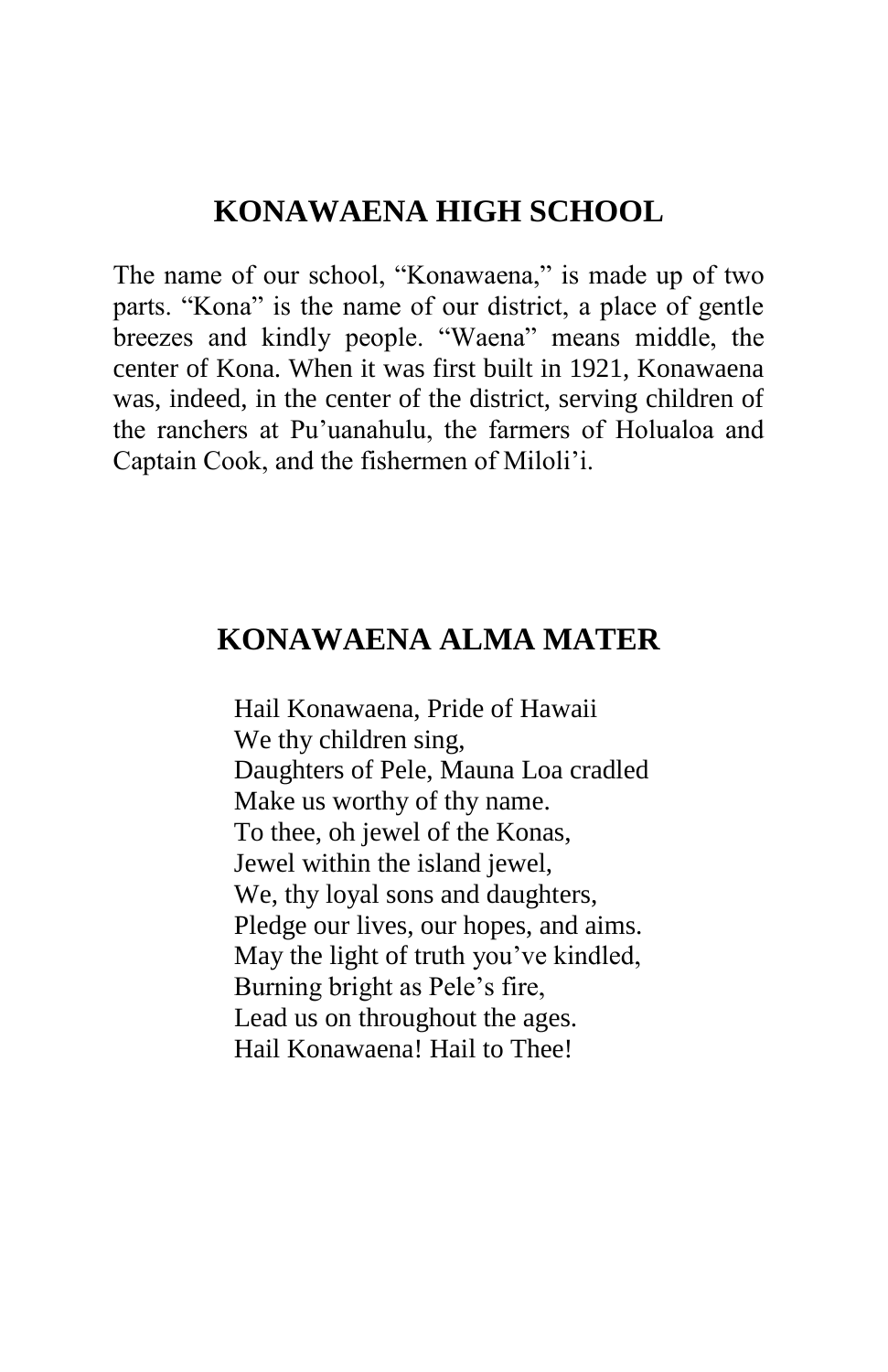# **Konawaena High School**

#### **Home of the Wildcats**

# **Achievement, Character, Success for Life**

# **Our Mission**

"Preparing students to be career/college ready upon graduation"

# **Our Vision**

Our graduates will be:

- o Self-Directed Learners
- o Community Contributors
- o Complex Thinkers
- o Quality Producers
- o Effective Communicators
- o Effective and Ethical Users of Technology

# **Hawaii State Department of Education's Mission:**

We serve our community by developing the academic achievement, character, and social-emotional well-being of our students to the fullest potential. We work with partners, families and communities to ensure that all students reach their aspirations from early learning through college, career and citizenship.

# **Hawaii State Department of Education's Vision:**

Hawaii's students are educated, healthy and joyful lifelong learners who contribute positively to our community and global society.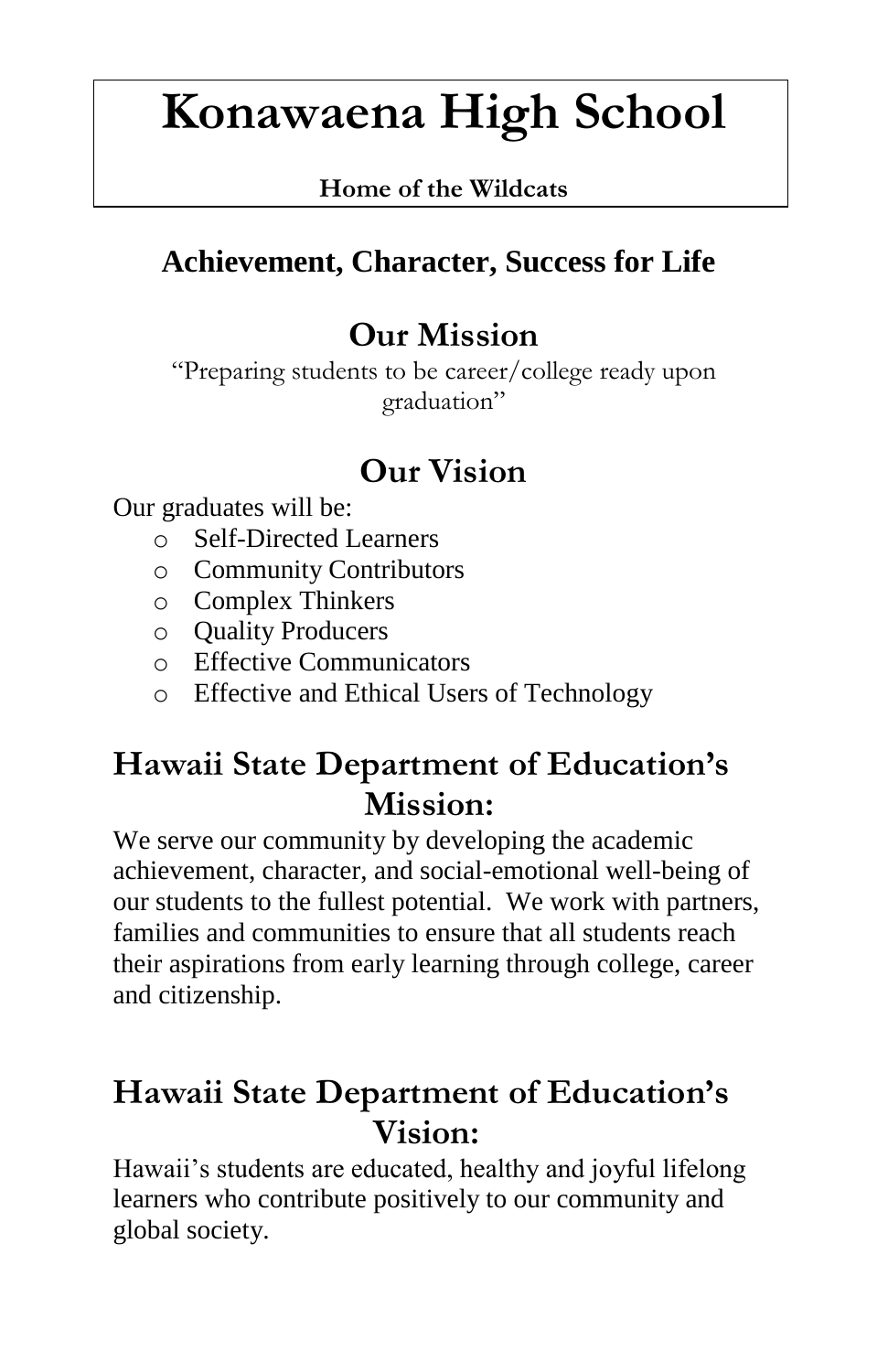#### **NON-DISCRIMINATORY STATEMENT**

Konawaena High School does not discriminate on the basis of race, color, national origin, sex, disability, or age in its programs and activities.

#### **2015-2016 PROMOTION & GRADUATION REQUIREMENTS**

Students must earn the following credits to be promoted to the next grade:

> 5 credits for promotion to Grade 10 11 credits for promotion to Grade 11 17 credits for promotion to Grade 12 24 credits to graduate

The minimum graduation requirements for students in the regular education program shall include 24 credits earned in grades 9 to 12. Required units of study are as follows:

| English            | 4 credits | Personal Transition Plan 1/2 credit |              |
|--------------------|-----------|-------------------------------------|--------------|
| Social Studies     | 4 credits | Health                              | $1/2$ credit |
| <b>Mathematics</b> | 3 credits | Physical Ed                         | 1 credit     |
| Science            | 3 credits | Electives in Fine Arts, Languages,  |              |
|                    |           | Or Career $&$ Tech Ed 2 credits     |              |
|                    |           | Electives (unspecified) 6 credits   |              |

25 credits for the BOARD OF EDUCATION RECOGNITION DIPLOMA (includes 4 credits of Math,4 credits of Science, Expository Writing and pass the ADP Algebra II end-of-course exam with a score of 300 or higher or 22 on ACT Math or 510 on SAT Math). Also, 2 Running Start or AP classes, minimum. If you have any questions regarding these graduation requirements, please see your school counselor.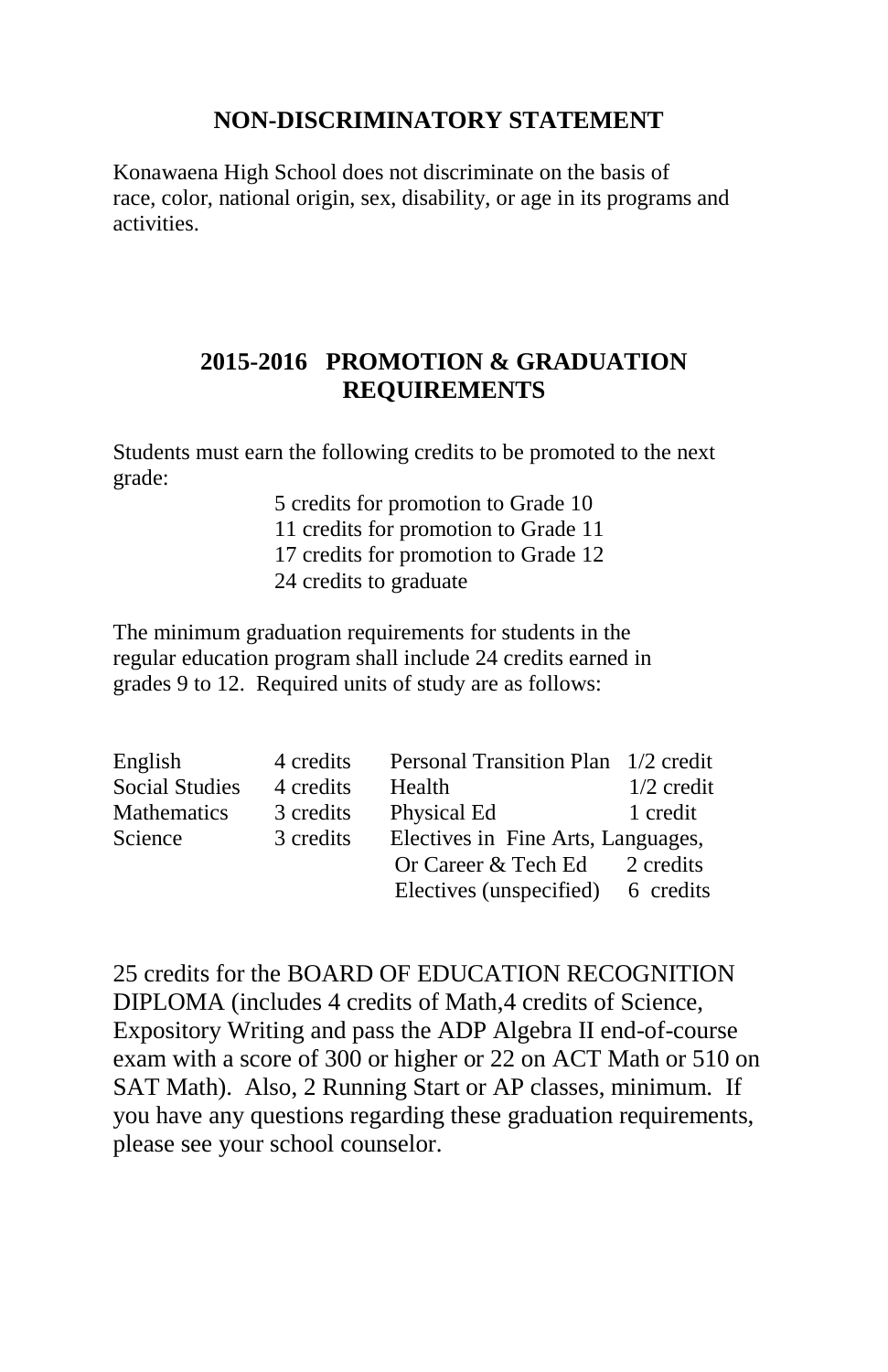#### ATHLETICS

#### **General Statement:**

The Konawaena High School athletic program is an integral part of our total education program. It provides an opportunity for students to develop physically, mentally and socially. A student's behavior in school, in the community and on trips is a reflection of his/her character and the sports in which they participate. People look upon the student/athlete as a role model. If the student/athlete gets into trouble, he/she discredits the effort of the individual, family, team, the athletic program and our school. Being a representative of Konawaena High School is a great responsibility.

#### **Start/Try-Out Dates:**

| $*$ | Baseball - January           | ∗      | $Rifle/Air - August$       |
|-----|------------------------------|--------|----------------------------|
| $*$ | Boys Basketball – November*  |        | Soccer – November          |
| $*$ | Girls Basketball - November* |        | Softball - January         |
| $*$ | $Bowling - August$           | *      | Swimming – November        |
|     | * Canoe Paddling-November    |        | $*$ Tennis – January       |
|     | * Cross Country – August     |        | $*$ Track – February       |
|     | $*$ Football – July          | *      | Boys Volleyball - February |
|     | * Golf - March               | $*$    | Girls Volleyball – August  |
|     | $*$ Judo – February          | $\ast$ | Water Polo - February      |
|     |                              | $*$    | $Wrestling - November$     |
|     |                              |        |                            |

#### **BIIF Athletic Admissions:**

Regular season tickets are as follows: Football: Students gr. 1-8 (\$1) Adults (\$6) Volleyball: Students gr. 1-8 (\$1) Adults (\$4) Boys Basketball: Students gr. 1-8 (\$1) Adults (\$5) Girls Basketball: Students gr. 1-8 (\$1) Adults (\$5) Soccer: Students gr. 1-8 (\$1) Adults (\$3) Wrestling/Judo: Students gr. 1-8 (\$1) Adults (\$4) Baseball/Softball: No charge Senior Citizens (\$2)

BIIF Activity card - \$20. Students with activity cards are allowed to go into all sports **home** games **free.** These students must pay \$1.00 to enter each away game. Activity Cards do not apply to BIIF playoffs.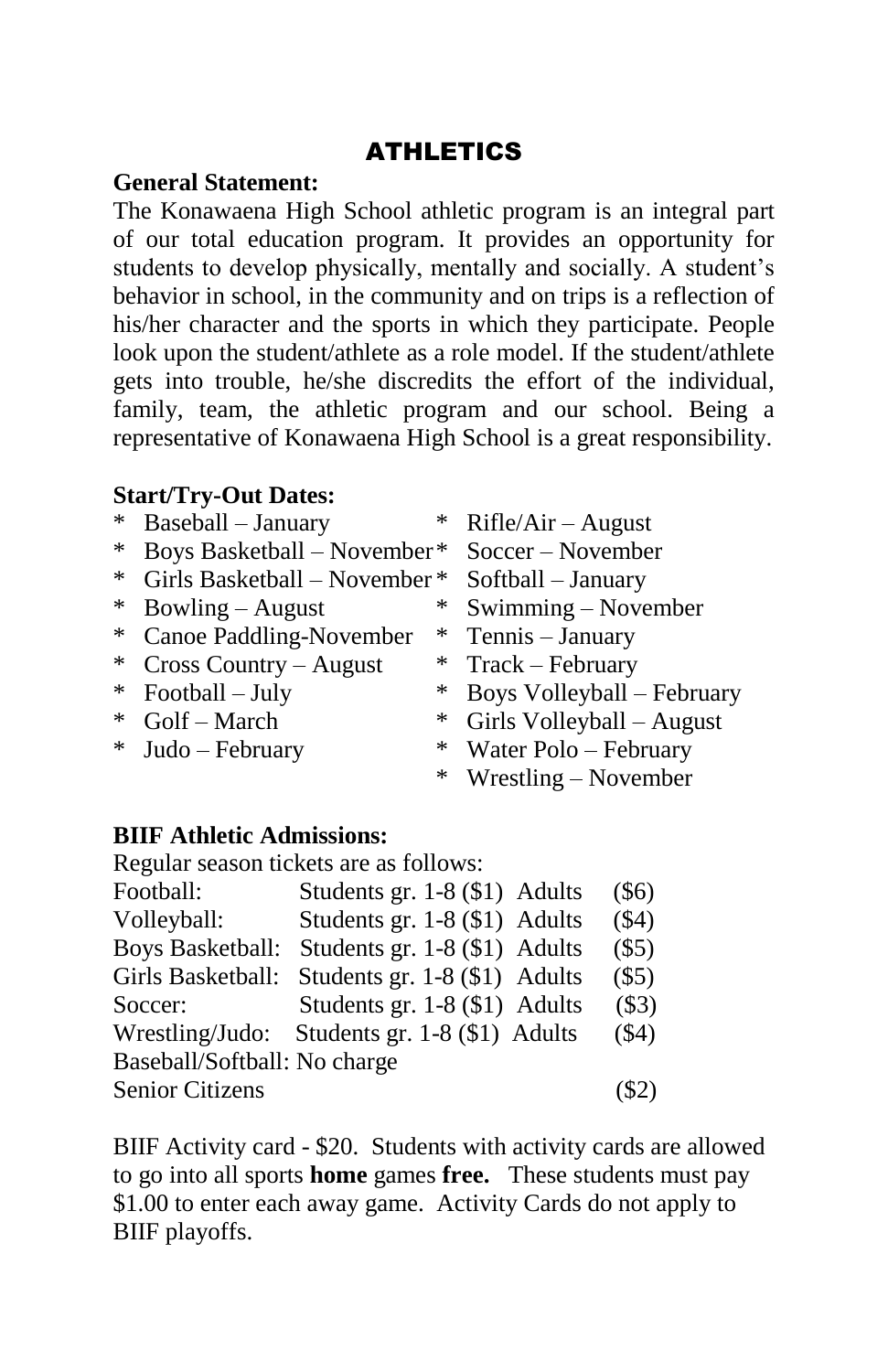#### ATTENDANCE

**Attendance Compulsory, Exceptions Revised Statutes,** requires a child who is six years of age and not yet eighteen on January  $1<sup>st</sup>$ of any school year, to attend either a public or private school unless excused from school. Enforcement, HRS, places the responsibility for enforcing compulsory attendance in accordance with the plans and polices of the Department of Education with the student, father or mother, guardian, or person having charge of the child who persists in being absent from school may be referred and summoned to court. Exception from compulsory attendance is permitted only under specified conditions listed in HRS and Chapter 12, Hawaii Administrative Rules. In consonance with the statutory requirements relating to education, the Department of Education's Vision for Hawaii Public School is, "Hawaii's schools will be safe, nurturing, learning environments where all students achieve high academic standards, attain skills necessary to reach their goals and meet their potential, and are contributing members of society." Teachers, administrators and school staff shall make every effort to work with the students and their parents or guardians to provide the appropriate educational services and support.

#### BUS TRANSPORTATION

Transportation to and from school is available to all Konawaena High students who live outside a 1.5 mile radius from the school. Request for exemption from the minimum qualifying distance rule for reasons of health and safety is available at the Vice Principal's office. (Form ST27 must be approved before riding). Bus information (route numbers, pick up and drop off points, bus passes, eligibility, etc.) are available at the Vice Principal's office. Students who receive geographical exceptions are responsible for their own transportation but may ride the bus on a limited or space available basis (Form CS101 must be completed and approved before riding).

Students must present a bus pass to the driver each day for entry; therefore, the West Hawaii Student Transportation Services Branch will issue a permanent bus pass to each student. When a bus pass is lost or misplaced students must notify the VP clerk to receive a temporary bus pass. A \$5.00 charge will be assessed for each replacement card.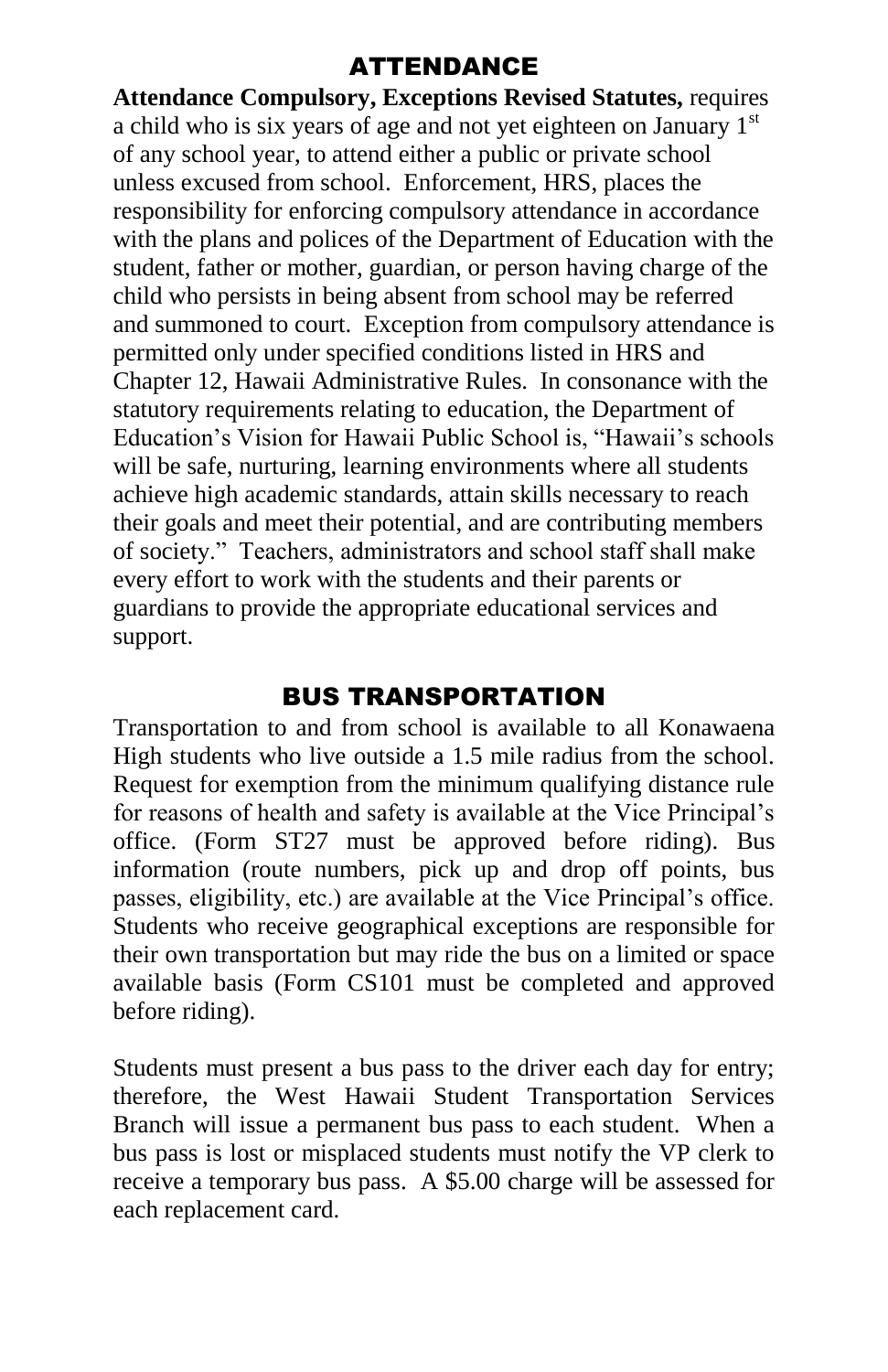To ensure the safety of all students who utilize bus services, the driver of the bus has direct authority over the bus and all its passengers. Students are expected to behave and obey the requests of the driver. Failure to do so may result in the student losing their bus privileges.

#### CAFETERIA

The cafeteria is located mauka of the main office. It provides nutritious meals for the school and meets the nutrition standards specified by USDA. It tries to provide meals in the most economical and efficient manner. Breakfast is \$1.10 and mid morning (wiki) served at recess or lunch is \$2.75. When a student purchases both a wiki and lunch, the additional meal is \$5.50. Also, a student may purchase only the entrée at the cost of \$2.00 with no limit after the purchase of the first meal.

All food purchased or received in the cafeteria must be consumed in the cafeteria. An exception may be approved on a limited basis if the teacher submits a request to the Vice Principal indicating the purpose, time, and date of the lunch meeting, etc. Arrangements must be made in advance.

#### CHANGE OF ADDRESS OR TELEPHONE

Changes in address and/or telephone number, should be reported to the grade level counselor or to the registrar's office.

#### CHECK-IN/CHECK-OUT PROCEDURE

Students who arrive at school after the first scheduled class begins must sign in at the Vice principal's Office. If a student finds it necessary to leave the school they must have a parent or guardian sign them out at the VP's office. Failure to sign-out will reflect an absence from school and may lead to disciplinary action against the student, a possible Family Court action and/or no credit for the class(es).

#### COLLEGE AND CAREER CENTER

The College and Career Center is located in F-219 in the main building. The counselors are responsible for coordinating the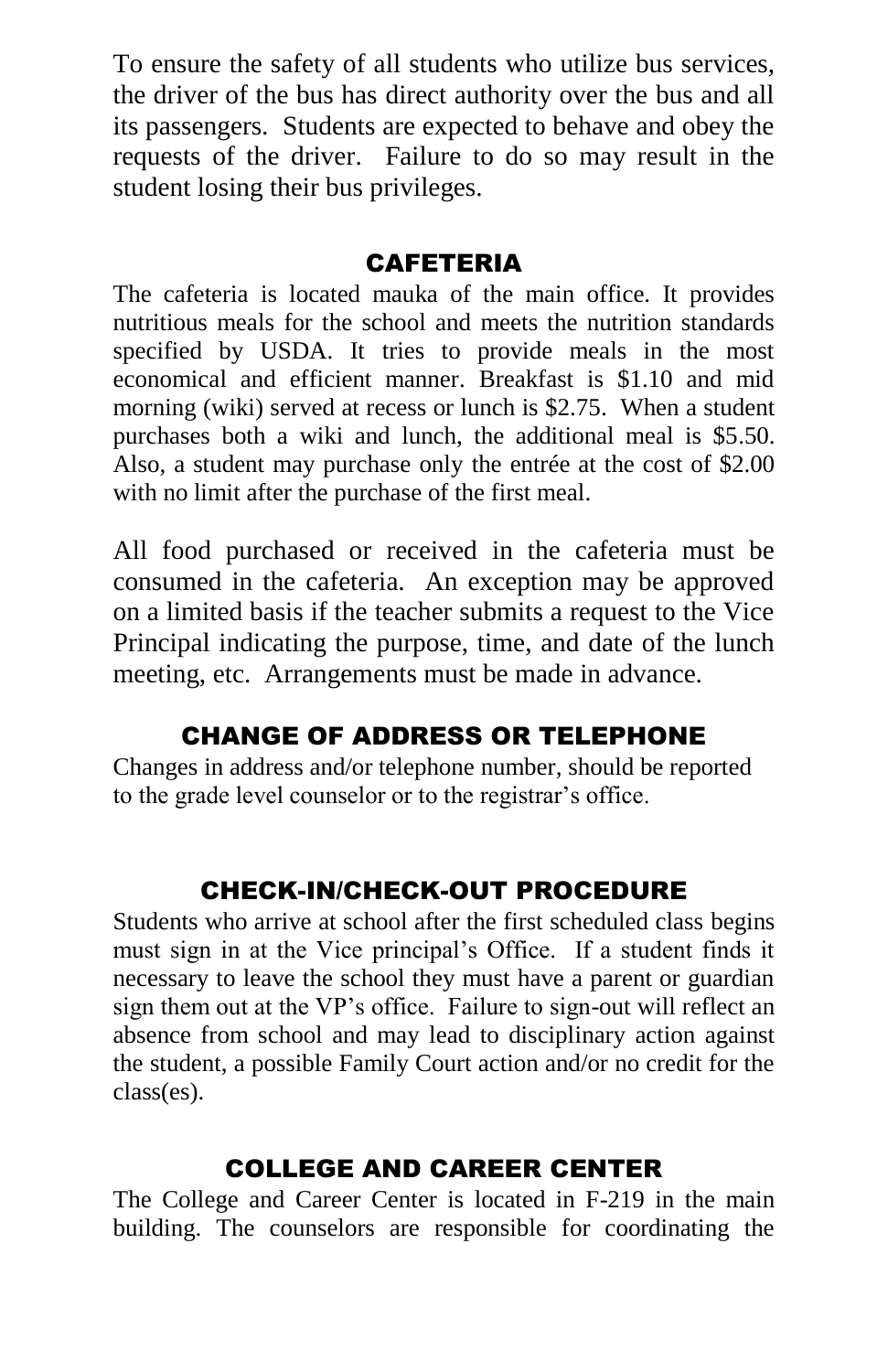Scholastic Assessment Test 1&2 (SAT), American College Test (ACT), PSAT, Advanced Placement and Hawaii State Assessment tests. Also, counseling staff are charged with arranging for college visits, organizing student attendance at the Career College Fair, announcing, copying and disseminating scholarship forms and assisting with college applications and financial aid forms. The Center has college guides, brochures and handbooks, Occupational Handbooks, testing guides and military information.

#### **IMPORTANT TESTING INFORMATION**

| <b>Test</b>    | <b>Test Date</b>                         | <b>Reg. Deadline</b> |
|----------------|------------------------------------------|----------------------|
| <b>PSAT</b>    | October                                  |                      |
| SAT            | October 3, 2015                          | Sept. 2, 2015        |
|                | November 7, 2015                         | Oct. 1, 2015         |
|                | December $5, 2015$                       | Nov. 6, 2015         |
|                | January 23, 2016                         | Dec. 25, 2015        |
|                | March 5, 2016                            | Jan. 29, 2016        |
|                | May 7, 2016                              | Apr. 8, 2016         |
|                | June 4, 2016                             | May 6, 2016          |
| <b>ACT</b>     | September 12, 2015                       | Aug. 7, 2015         |
|                | October 24, 2015                         | Sept. 18, 2015       |
|                | December 12, 2015                        | Nov. 6, 2015         |
|                | February 6, 2016                         | Jan. 8, 2016         |
|                | April 9, 2016                            | Mar. 4, 2016         |
|                | June 11, 2016                            | May6, 2016           |
| <b>AP Exam</b> | Assigned date for individual subjects is |                      |

See your grade level counselor for more information about test dates and registration deadlines.

 **found online –**

#### DISCIPLINE PLAN

Konawaena High School is committed to providing all students with a safe and positive learning environment. In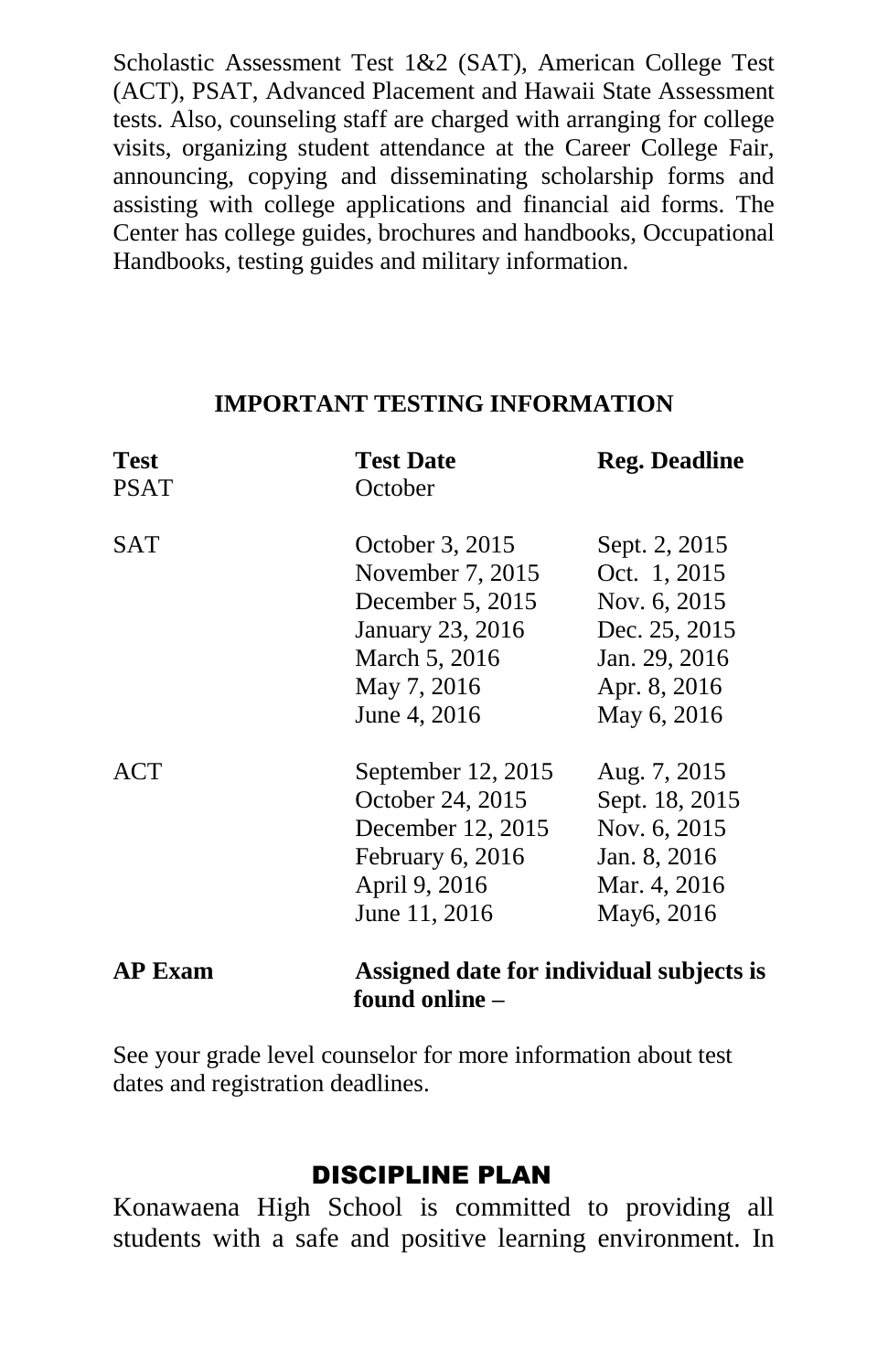order to achieve this, all members of our school community are expected to adhere to the Positive Behavior Support (PBS) school-wide behavior expectations.

#### **Parents' Role**:

The primary responsibility for the behavior of any child lies with parents. Parents shall:

- 1. Be supportive of the school's efforts to create and maintain a positive learning environment.
- 2. Play an active role in the education of their children.
- 3. Reinforce disciplinary measures taken by the school.
- 4. Comply with the school's attendance policy by informing the school when their children are absent.
- 5. Attend requested conferences regarding discipline.

#### **Students' Role**:

Students shall respect the right of other students to learn and the right of teachers to teach. Students shall adhere to the rules of the school as defined by the KHS Discipline Plan. To this end, students shall:

- 1. Be on time and attend all classes.
- 2. Respect staff members and refrain from acts of insubordination.
- 3. Model positive behaviors and interactions.

#### **Teachers' Role**:

Teacher shall counsel and discipline students under their supervision as outlined in the Teachers' "Working Guidelines on Duties and Responsibilities of Teachers Relating to Student Behavior and Discipline." As part of their responsibilities, teachers shall:

- 1. Explain, discuss and review classroom and school rules with students
- 2. Exemplify responsible, professional behavior.
- 3. Become familiar with and comply with the Department of Education rules, policies and regulations related to student behavior and teacher/student responsibilities; become familiar with Article XII—Student Discipline (Sections A, B, C and D) from the HSTA/State of Hawaii contract.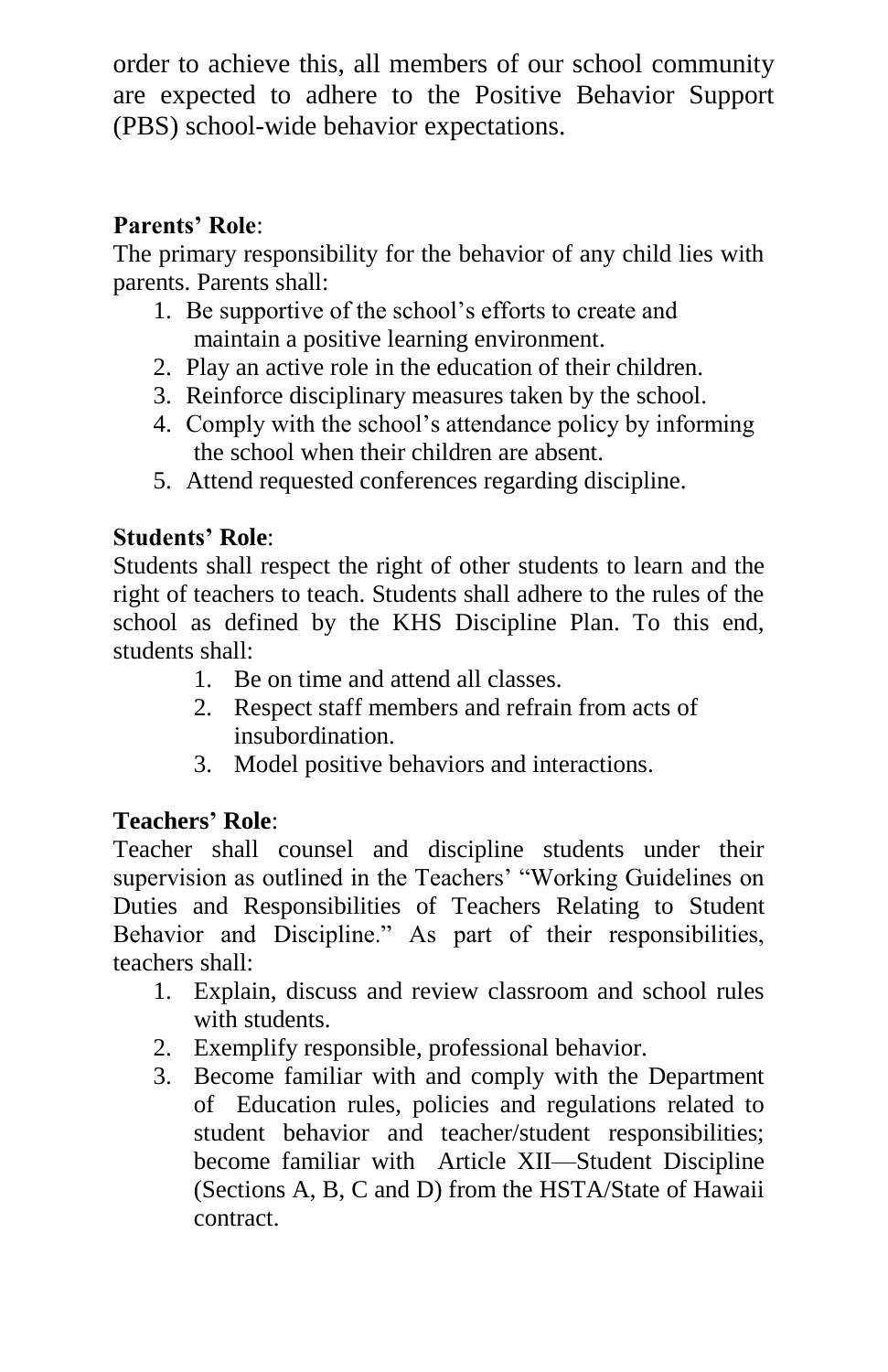- 4. Become familiar with and comply with requirements of Chapter 19.
- 5. Intervene whenever a fight and/or any other type of disturbance threaten the well-being of a student (provided that such an act does not jeopardize the safety of the teacher.) The teacher could use one or more of the following measures to intervene in a disturbance:
	- a. Order the participants to stop immediately.
	- b. Summon help from administration or security.
	- c. Establish identities of the participants.
	- d. Swiftly disperse all onlookers.
	- e. Come to aid of other staff members.

#### **Counselors' Role**:

Counselors help students in a one-to-one or small group setting. As part of their responsibilities, counselors shall:

- 1. Develop skills and attitudes for responsible student behavior.
- 2. Assist in communication among students, parents and educators.
- 3. Refer students to appropriate support personnel or agencies.

#### **Administrator's Role**:

The administrators are the disciplinary officers of the school. They will follow the "Administrator's role on student misconduct, discipline and reporting Officer." As part of their responsibilities, administrators shall:

- 1. Support the teacher's efforts in the disciplinary process when receiving a referral by following the consequences for misbehavior established in the discipline plan.
- 2. Be consistent in their administering of discipline. Consistency is defined as keeping within the range of options set forth in the discipline plan, including issuing progressively stiffer consequences for repeated infractions of the same offense.
- 3. Consult with the authors of the referrals before administering discipline in those cases where administrators deviate from the range of options in the discipline plan because of extenuating circumstances.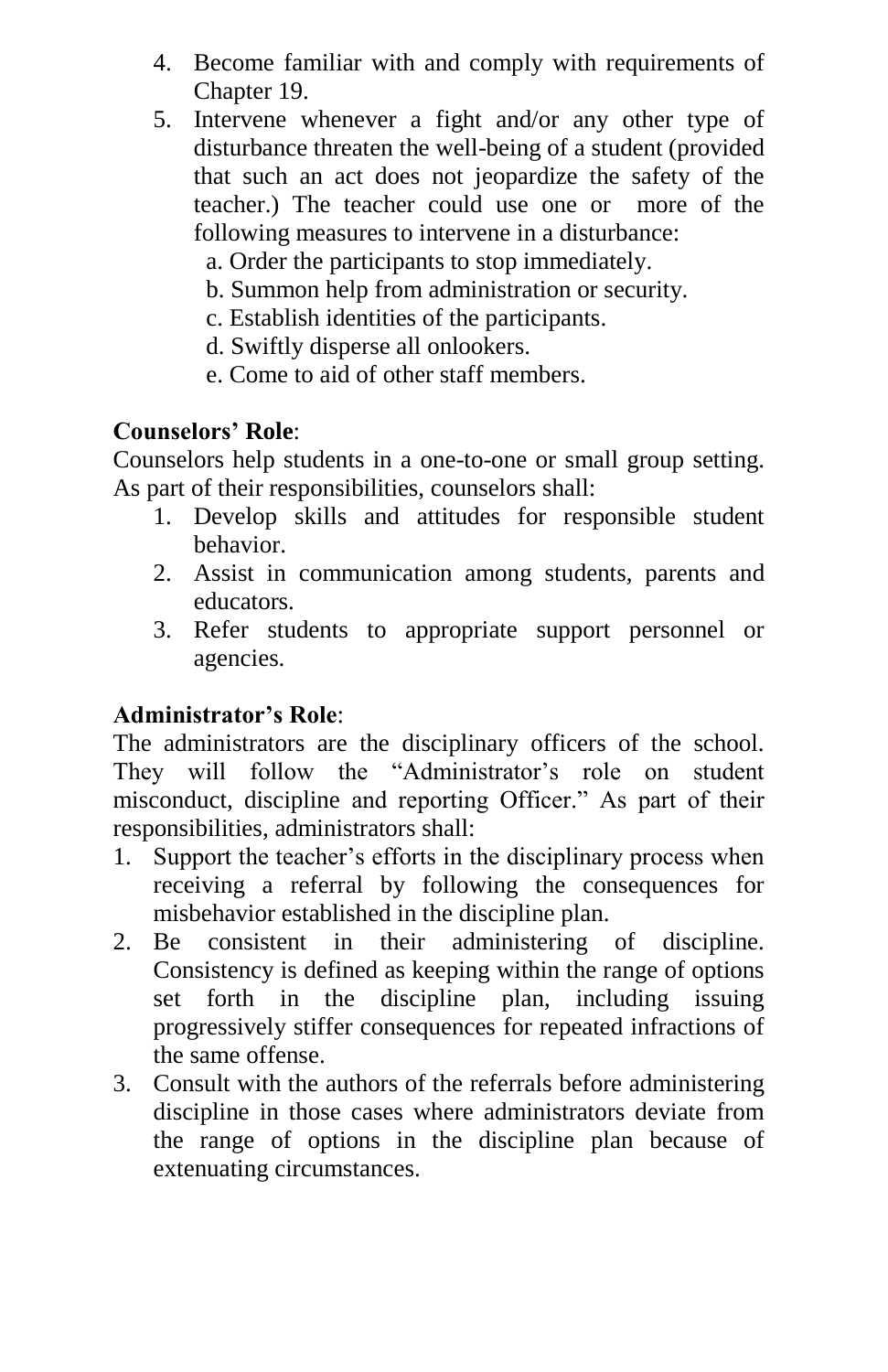- 4. Act upon disciplinary matters in a timely manner, both in the issuing of discipline and in rendering the disposition of the case to the author of the referral.
- 5. Provide students with due process.
- 6. Maintain a visible profile on campus.

#### **School Security Attendants' Role**:

The primary role of security aides is to assure a safe and orderly campus. As part of their responsibilities, security aides shall:

- 1. Check students for passes during class time, while patrolling the halls and school campus.
- 2. Warn students against infractions and, when necessary, escort them to the office for disciplinary action.
- 3. Treat students with respect and fairness.
- 4. Come to the aid of staff members when necessary.
- 5. Intervene in fights or other disturbances, including ordering participants to stop, establishing identities, dispersing onlookers and taking offenders to the office for disciplinary measures.

#### **DISCIPLINARY OFFENSES**

#### (**Please refer to DOE Chapter 19)**

#### **Key additions to Chapter 19:**

- **Bullying"** means any written, verbal, graphic, or physical act that a student or group of students exhibits toward other particular student(s) and the behavior causes mental or physical harm to the other student(s); and is sufficiently sever, persistent, or pervasive that it creates an intimidating, threatening, or abusive educational environment for the other student(s).
- **"Crisis Removal"** means the immediate exclusion of a student from school in an emergency, because the conduct of the student presents a clear, immediate threat to the physical safety of self or others, or the student is so extremely disruptive as to make the immediate removal of the student necessary to preserve the right of other students to pursue their education free from undue disruption.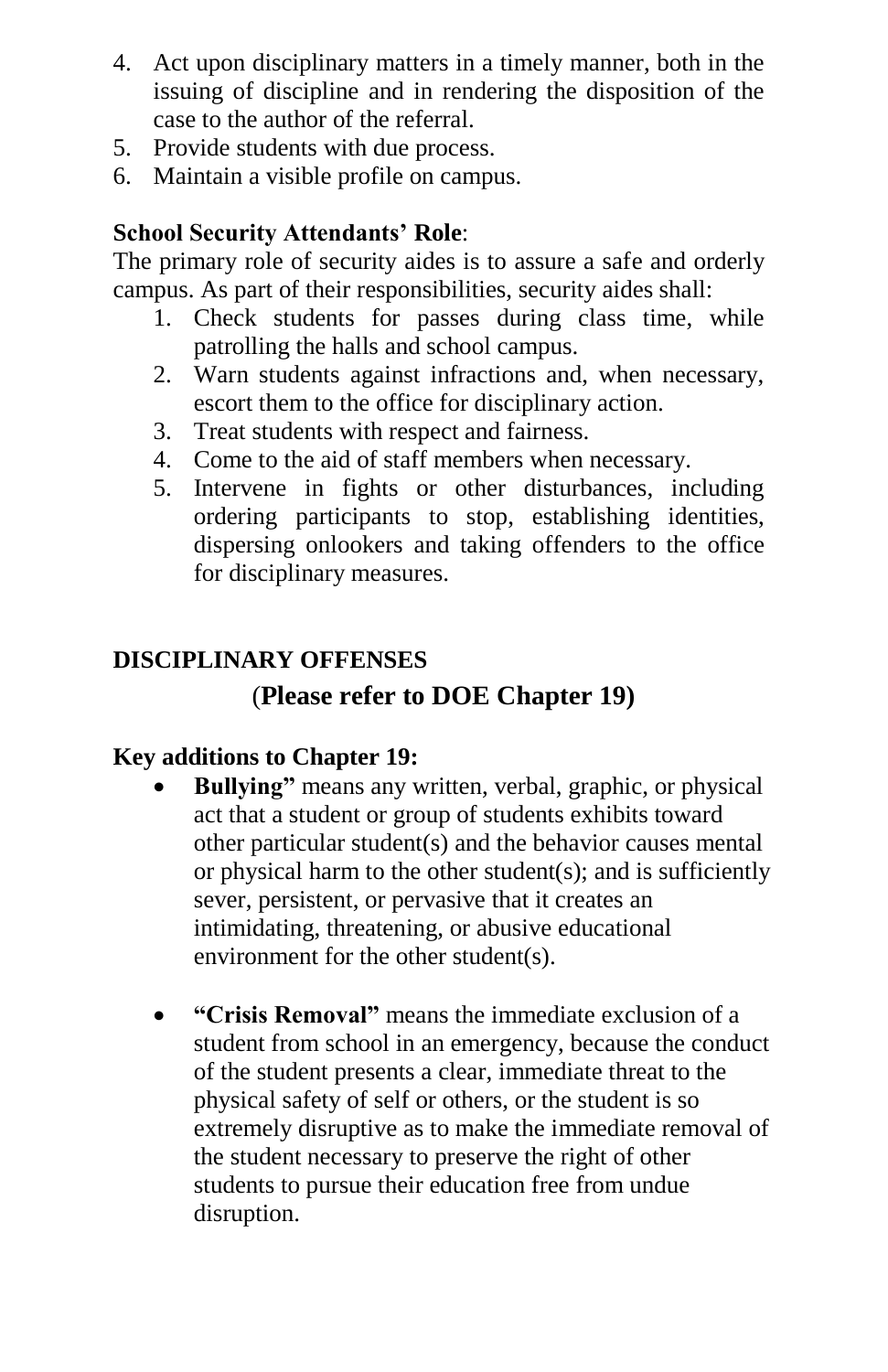- **"Cyberbullying"** means electronically transmitted acts, i.e., internet, cell phone, personal digital assistance(PDA) or wireless hand-held device that a student has exhibited toward another student or employee of the department which causes mental or physical harm to the other student(s) or school personnel and is sufficiently sever, persistent, or pervasive that it creates an intimidating, threatening, or abusive educational environment.
- **"Fighting"** means instigating or provoking physical contact involving anger or hostility. It includes but is not limited to:

-Engaging in mutual physical contact involving anger or hostility;

-Teasing, harassing, threatening, or intimidating others resulting in physical contact involving anger or hostility;

-Retaliating physically for teasing, harassing, threatening, or intimidating behavior; verbally inciting

-Physically supporting a fight by one's presence and encouragement

- "**Forgery"** means: (A) A student signing a name other than the student's own on a document or (B) The illegal production or reproduction of materials such as fundraising or sports events tickets.
- **"Inappropriate or Questionable Uses , or both, of Internet Materials & Equipment"** Means when a student is in violation of the Internet Access Policy, the department's Internet Access Regulations, and the Network Support Services Acceptable User Guideline's.
- **"Intoxicating Substance Use"**  means the use of any substance, which causes Disturbance of normal physical or mental functioning including but not limited to alcohol.

For all offenses involving substance (possession, use, or sale of), a student will be held accountable to Act 205 – 2006 State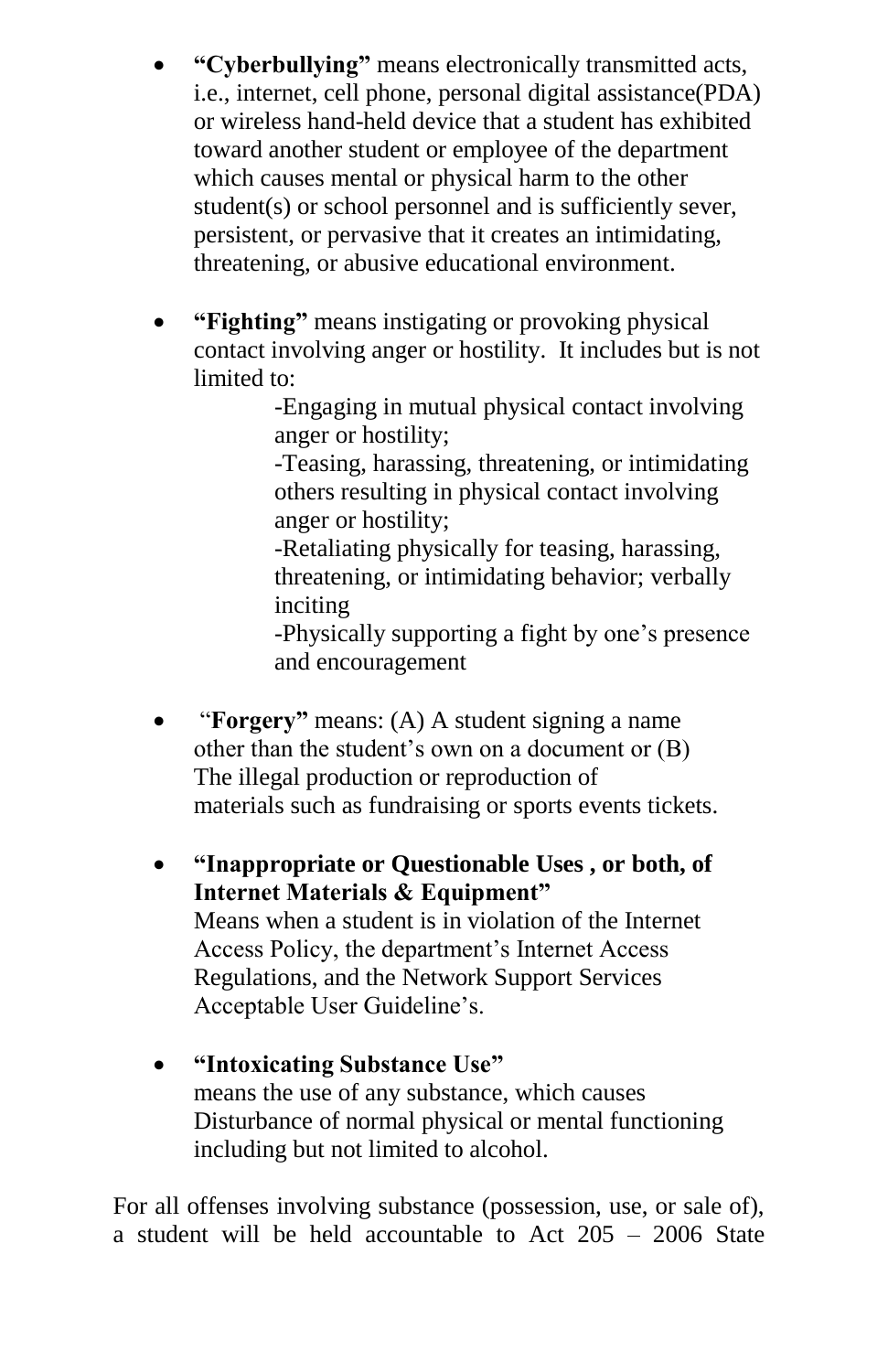Legislature. Alcohol, drugs, controlled substances will be subject to a screening, substance abuse students assessment, counseling and/or treatment depending on the severity of the situation. **All students will be subject to a 45 day suspension** but may be considered for an early return provision when conditions are met.

- Serious discipline (dismissal) will be recommended for cases of false alarm rendering, bomb threats and possession/use of a weapon or dangerous instrument.
- Serious discipline (dismissal) will be recommended in cases where a contraband article under School Prohibited Conduct is actually used (e.g. setting off pepper spray or mace).
- Students under the influence (drunk, disorderly, etc.) of drugs, alcohol, or other illicit/illegal substance will be disciplined per Act 51.
- Students who commit "property damage" as part of a senior prank will not be allowed to walk at graduation
- Act 148 (State version of Federal Gun Free School Act of 1994) will result in exclusion of student from school for a calendar year.
- Serious discipline (dismissal) may be recommended in cases of assault and/or terroristic threatening of any teacher or staff member.

#### DRESS STANDARD **(revised 7/9/2013)**

Students are expected to dress in a manner appropriate to the school environment. Clothing may not detract from or interfere with the learning process or atmosphere. It is implemented to prepare students for adult life following high school. The intent of the dress standard is to promote an environment that reflects the standards in the work place. It is a standard that most employers would expect from their employees.

Once again, if the Konawaena High School Mission of: "Achievement, Character and Success for Life" is to be accomplished, we must work together.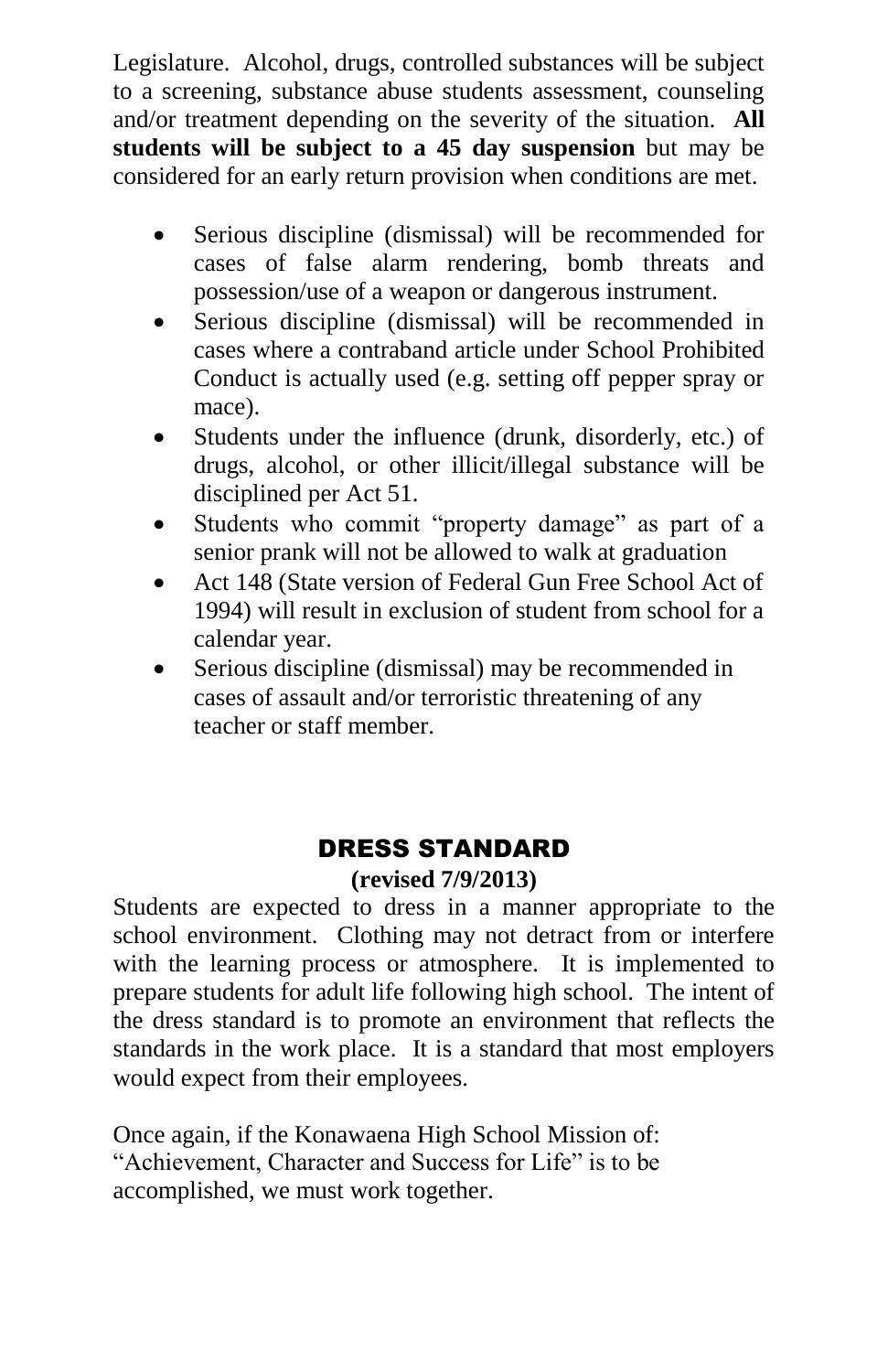#### **Dress Code: ALL**…

- Clothing which exposes the midriff is not allowed.
- Footwear must be worn at all times.
- Students may not have designs that pertain to gangs, fire arms, drugs, alcohol, tobacco, sex, or profanity. These apply to all forms of body wear.
- Transparent or translucent body wear is not allowed to cover apparel in violation of dress standard.
- Caps, hats, or any head covering is subject to the individual teacher's classroom rules.
- Sunglasses are not allowed during class time.
- Trench coats are not allowed.
- Students are not allowed to be in possession of chains with links larger than one-fourth inch.

The School Administration will use discretion in determining the inappropriateness of any other articles not listed above.

#### **BOYS**:

- Tank tops are allowed under the following conditions: No white undershirt tank tops; the arm holes must not be oversized or revealing; for female students, the tank top must cover any undergarment.
- Sagging pants are not allowed. Pants must be worn so as not to reveal any undergarments.
- Underwear may not be exposed.

#### **GIRLS:**

- Halter, tube and bathing suit tops or any strapless garment is not allowed.
- Any shirt or blouse that is low-cut or revealing is not allowed.
- Shorts, skirts, or skorts that reveal most of the thigh or possibly the bottom of the undergarment may not be worn.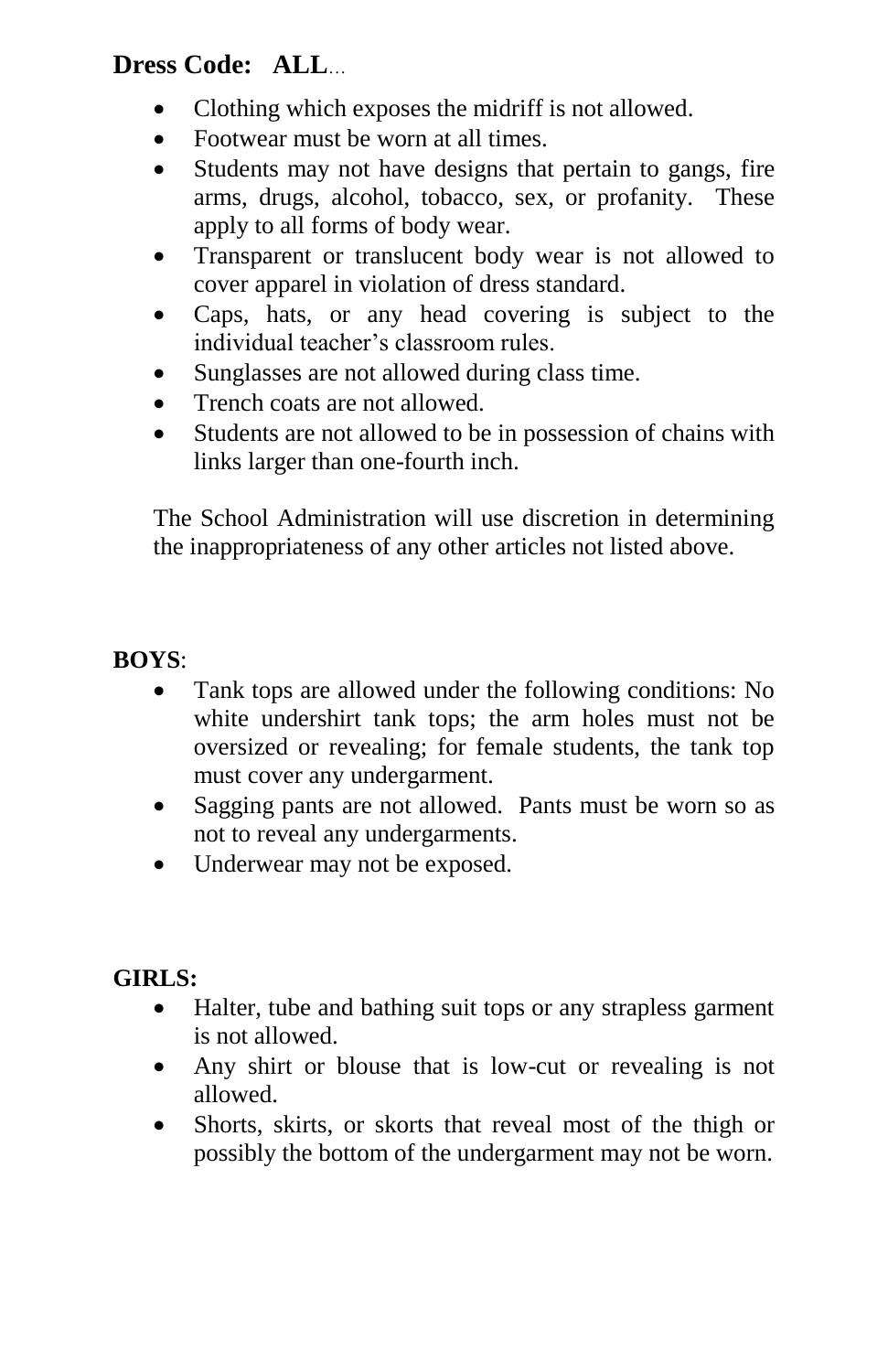#### DUES AND FEES

| Required:                    | Gr <sub>9</sub> | Gr 10       | Gr 11 | Gr 12        |
|------------------------------|-----------------|-------------|-------|--------------|
| Class dues                   | \$8             | \$8         | \$8   | \$8          |
| Student Government dues \$10 |                 | \$10        | \$10  | \$10         |
| Optional fees are:           |                 |             |       |              |
| <b>Activity Card</b>         | \$20            |             |       |              |
| Lockers                      |                 | \$1 (small) |       | $$2$ (large) |
| Yearbook                     | \$50            |             |       |              |

#### ELECTRONIC DEVICES

A classroom ban on cell phones, IPods and other personal listening devices is in effect during class time; unless given permission by the teacher and used for educational purposes. Although this is not a total ban, if there is abuse to this policy, a total ban may be pursued. Parents may leave emergency messages for their children during class time by calling the school office. Upon a cell phone/electronic device infraction, teachers will have Ziploc bags to collect the item, and then have security take up the confiscated item up to the VP's office. Parents will have to pick up the phones/electronic devices from the VP office. Student will inform their parents to do this. If a student does not relinquish the contraband items to the teacher, a referral for insubordination will be submitted from administrative action. Electronic devices are often stolen, so please take appropriate precautions if brought to school.

#### FUNDRAISING

All school fundraising projects, both on and off campus, must have administrative approval prior to the activity. This includes all extra-curricular, sports, and non-sports activities. Sales of food items on campus must not compete with the school lunch program, and are restricted to after school only.

#### HALLWAY SECURITY

An official hall pass will be used allowing a student to leave the classroom quietly during instructional time. **No student will be**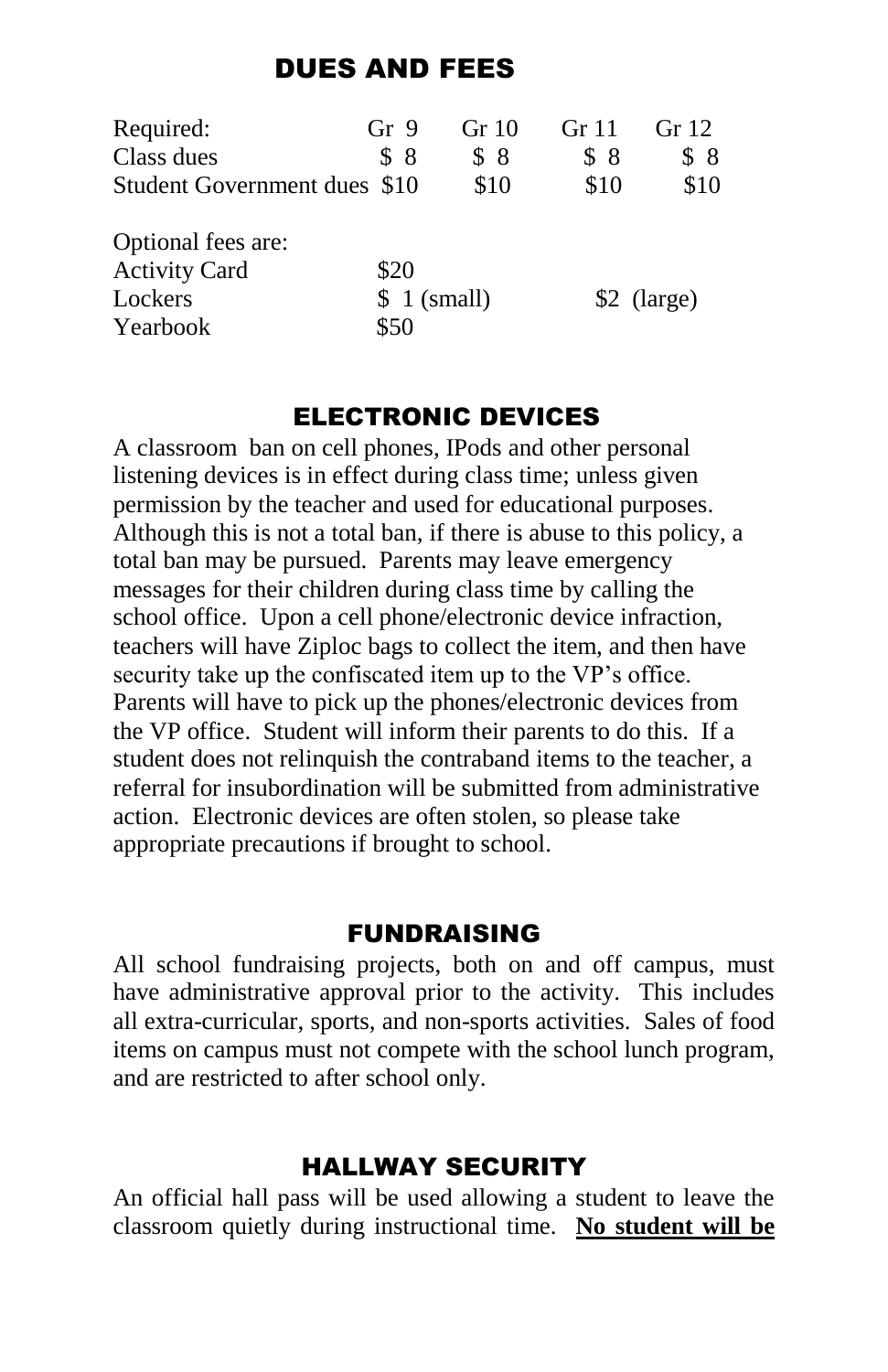**allowed to leave the room without an official pass.** The pass must be properly filled out indicating the student's name, the time the student left the classroom, the date, the destination or reason the student is being allowed to leave the classroom, the teacher's name printed legibly, and the teacher's signature. Only one student per hall pass is allowed. Students found in the hallway without a valid pass will be escorted back to the classroom. Noncompliance may produce negative consequences.

#### HEALTH ROOM

The health room is located downstairs in the S-Building (in the faculty lounge). The health room aide takes care of sick or injured students and staff. Parents of students who remain in the health room for an extended period of time will be asked to pick the student up. The aide gives medication to students by doctor approval during school hours, updates shot records and sends notes home to parents about new student's health requirements. A daily record of students referred to the health room is given to the Principal's office.

#### **LIBRARY**

The library is part of the school's instructional program and supports, implements and enriches the school curriculum by providing access to both print and non-print resources. The library has a circulating book collection, a reference book collection, and daily receives the West Hawaii Today. Many magazines and videos are also available.

School wide ID cards are issued by the Business office when a student first enters Konawaena High. The first card is free and good until graduation. Replacement cards cost \$1.00 each. The card must be used when checking out all materials. Students are allowed to check out up to six books at a time for a two week period but may not check out books if any overdue books are listed on their record. Obligation notices are sent home 8 times a year with progress and grade reports.

Library hours are 8 a.m. to 3 p.m., Monday through Friday. Students can use the library before school, during recess and lunch and after school for studying and reading. During class time,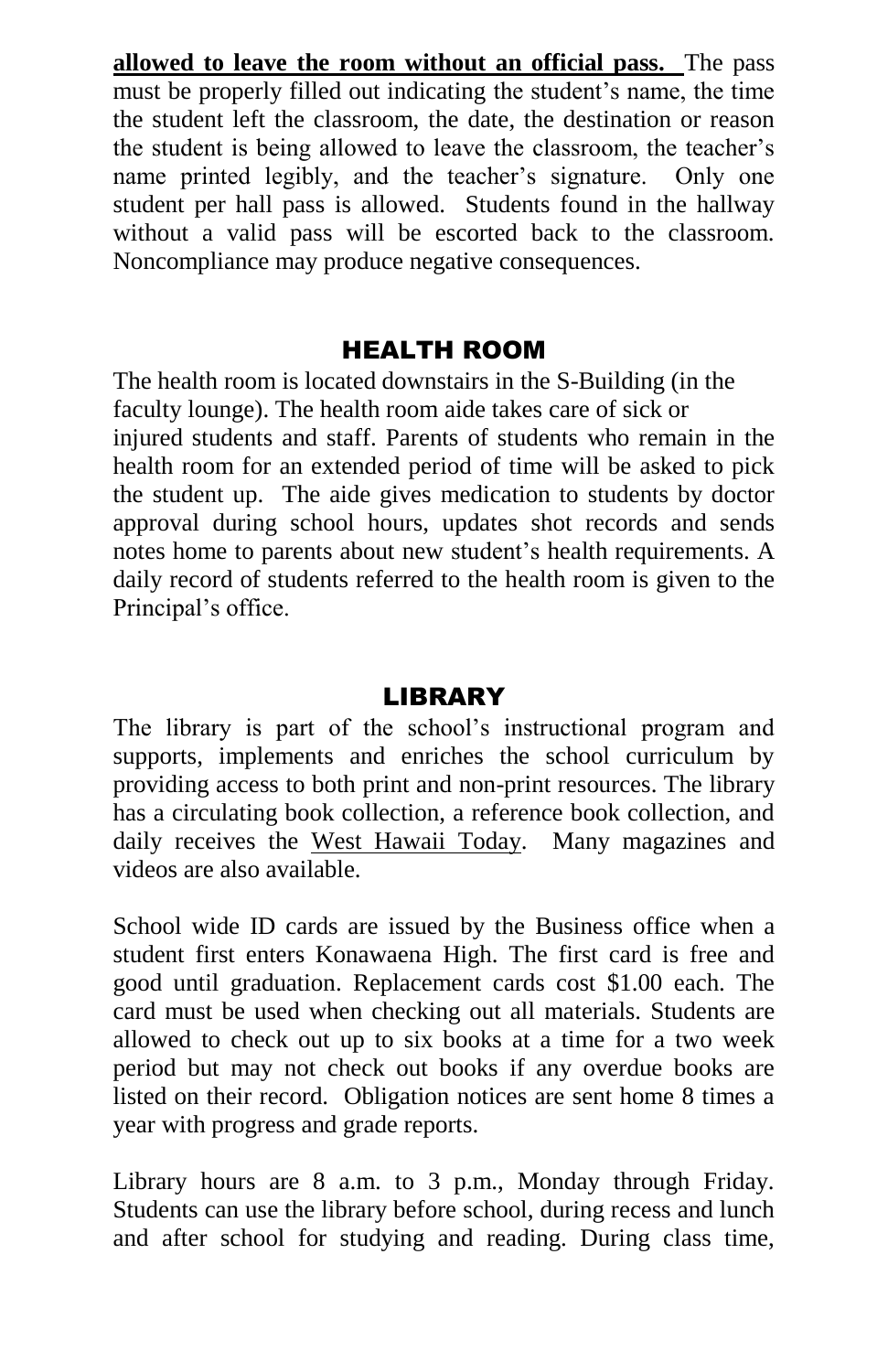students are required to have a printed pass from their teacher stating why they have been sent to the library. Students are expected to stay on the task assigned to them and, if unable to, are asked to return to their classrooms. The library is used by the whole community and must be respected for the community resource it is. All groups are welcome to sign up for library use on a first come, first serve basis.

#### **LOCKERS**

Lockers are the property of the school and are assigned to students for their convenience. They are subject to search by the school administration at any time. The lockers can be found throughout the campus and can be rented in the main office at a cost of \$1.00 for a small locker and \$2.00 for a large locker.

#### LOST AND FOUND

The Vice Principal's clerk maintains lost and found articles in the Vice Principal's office. Students may inquire there for lost items. Items found by a student or staff member should be turned into the Vice Principal's office.

#### OFF-CAMPUS PASSES

Konawaena High School is a closed campus. Students are required to obtain passes from the Vice-Principal's office for permission to leave campus during the school day. Students must present to the Vice Principal's Clerk a written note signed by the parent/guardian stating the purpose, location and time of the request. Passes from the health room are issued in cases of accident or injury.

Students wishing to leave early for work or other activities on a regular basis must request a Form 4160 from counselors. The form must be signed by a parent/guardian and include verifying information about the reason for the request. A conference with the Principal is required before the request is acted upon.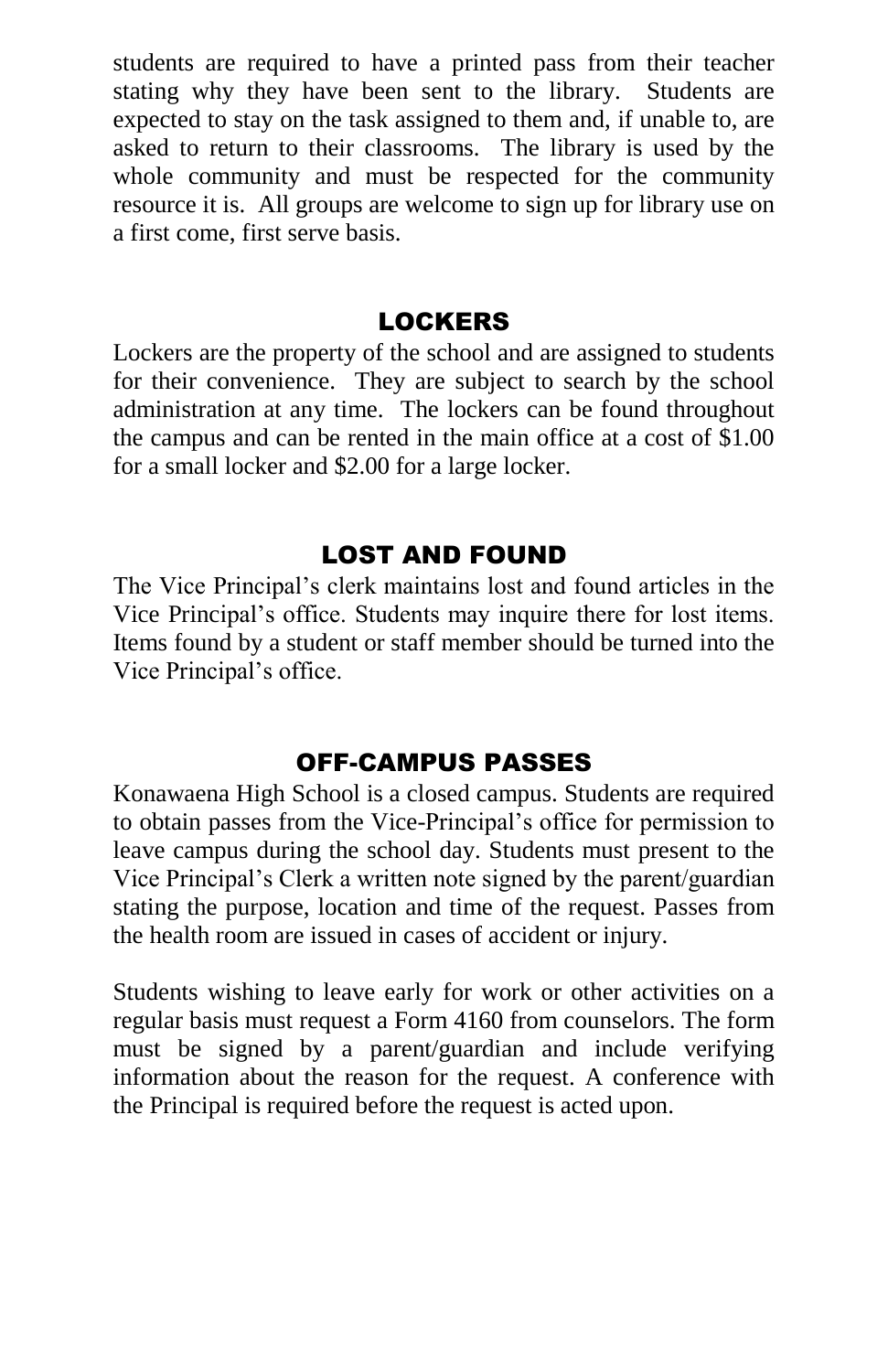#### PARKING LOTS

There are 2 parking lots at Konawaena for all day use. One is located above (mauka of) the gym and is for teacher, staff, and visitor use only. The other is located below (makai of) the gym and is only for students with parking permits. Only registered students may park at Konawaena High School, and a valid parking sticker must be displayed in the lower left corner of the car windshield at all times. Students who park in unauthorized areas or do not have their cars officially registered with the Vice Principal's office will have their cars towed. Students who violate parking policies may also lose their school driving privileges and have their vehicle towed. **Students are also reminded that all parking lots are off-limits during school hours.** Upon arriving at school, students are required to immediately depart their vehicles and leave the parking lot. Konawaena High School is not an open campus, cars are not allowed to leave campus without permission.

When registering their vehicle with the Vice Principal's office, student will be required to show a valid current vehicle registration, insurance, valid driver's license, and a notarized statement signed by the owner of the vehicle giving the student permission to drive the vehicle. Driving on campus is a privilege and students are expected to operate their vehicle in a safe and orderly manner, obey all speed limits, and state laws and regulations. Failure to obey all school policies and regulations, including discipline and attendance policies could also result in a loss of campus driving privileges.

#### SCHEDULE CHANGES

Schedule changes will be allowed only during the first two weeks of the semester.

All students will start the semester with a full schedule. There will be no part-time students unless the student and the parent sign a contract guaranteeing the student has transportation and must leave campus immediately after their last class.

Classes will be scheduled consecutively without "holes" in schedules. Those students with breaks in their schedules will be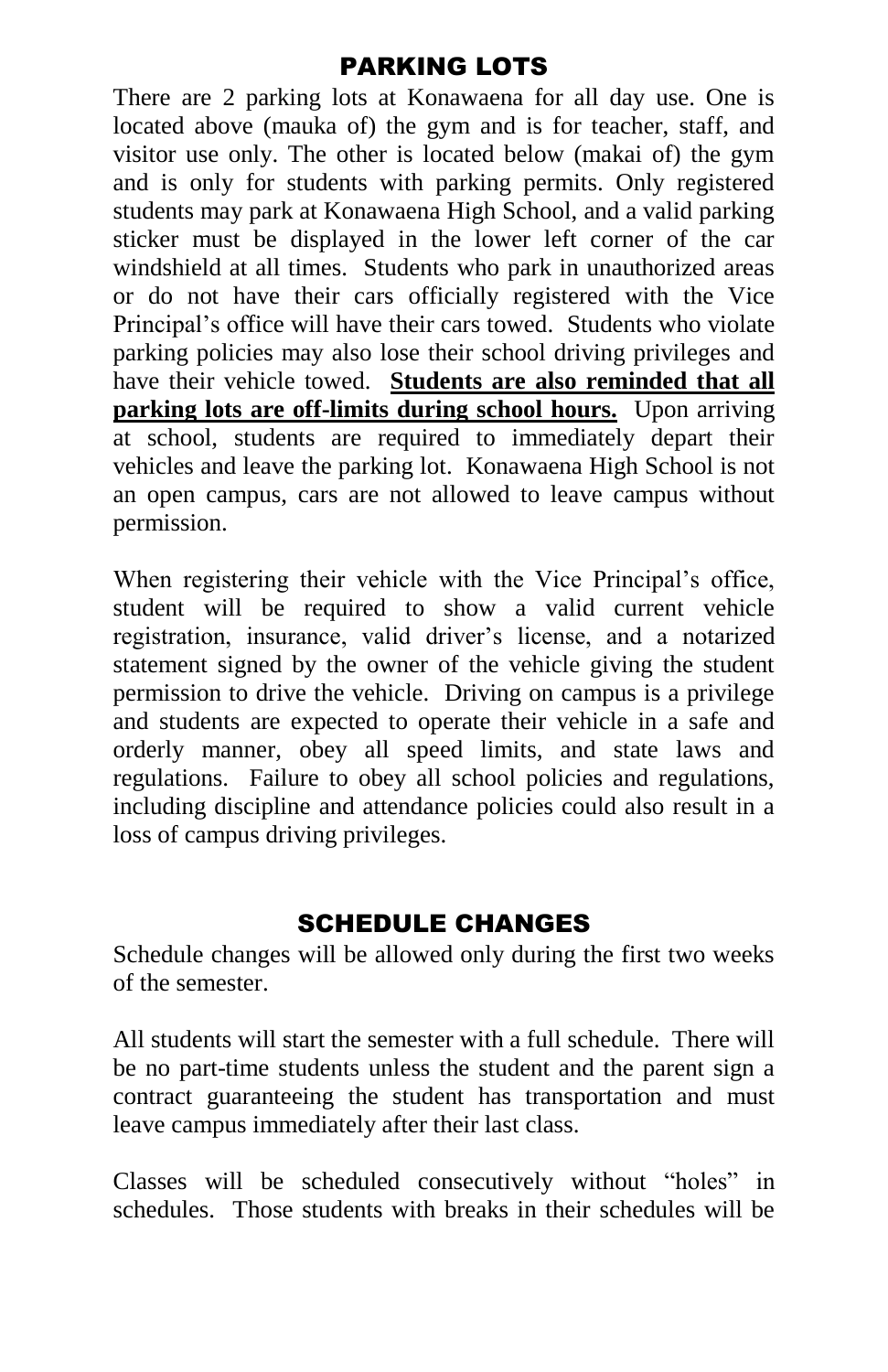assigned a Teacher Assistant period. However, no credit will be issued.

#### **Schedule Change Process:**

- Student makes appointment to meet with counselor
- Student takes schedule change form home for parent signature.
- Student requests need approval from both add and drop teachers. (Teachers are reminded not to add or drop student until they get final approval form.)
- Student then takes form to administrator for approval. Note: Counselor must attach form indicating transcript check, parental contact, reason for change, and change to be made.
- If approved, administrator gives form to registrar for input into the school data system.
- Registrar forwards copy of approved/disapprove form to counselor and add/drop teachers.

#### **Acceptable Reasons for a Schedule Change:**

- The student has been placed in the wrong math or language arts class and both the receiving and releasing teachers agree to the change (should be made within the first two weeks of the semester).
- The student has already taken the course.
- The student is a senior and needs another course for graduation.
- The student received a failing grade from the teacher in a previous class.
- Special Circumstance: For example, IEP team indicates diploma to certificate program change, core team indicates change of placement to ALC, CSAP. Administrator or designee will initiate change.

## STUDENT OBLIGATIONS

Any student who wishes to participate in co-curricular activities must clear obligations by returning or paying for the item(s), such as textbooks, library books, uniforms, etc. before being allowed the privilege of participating. All textbooks must be returned in the year they are issued. If books are not returned, students are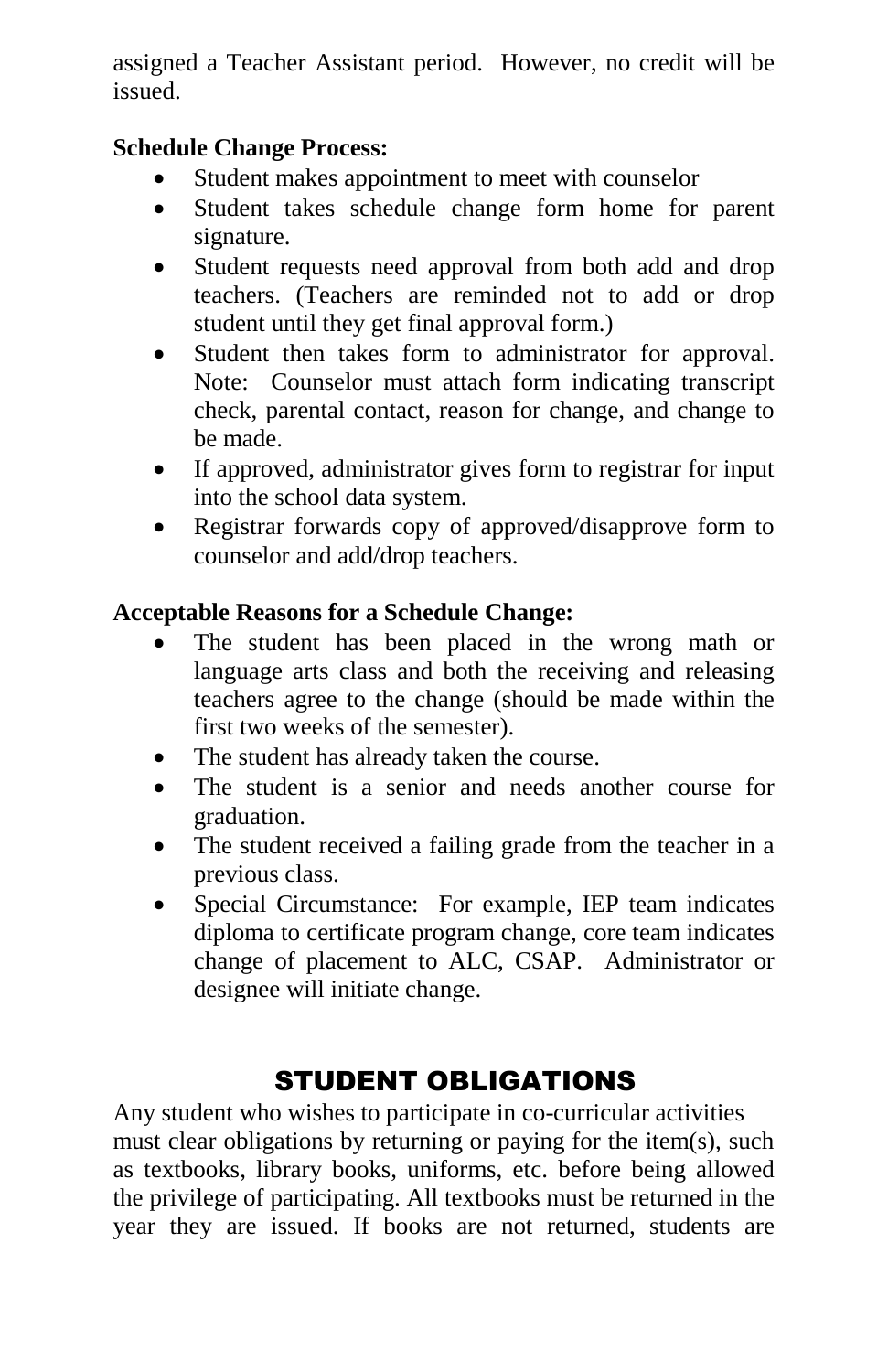obligated to pay for them. Co-curricular activities include everything outside of the regular academic programs including: graduation ceremony, sports, student government (KSG and Class), dances, proms, clubs, organizations, courts, yearbook signing parties and any other student activities.

#### SURVEILLANCE CAMERAS

In order to provide a safe and secure school environment, activities on this campus may be monitored by video surveillance cameras. Individuals' privacy is of our utmost concern. Konawaena High School follows these guidelines:

- 1) Cameras are situated only in areas that are considered public places where there is no expectation of privacyschool entrances, hallways and cafeterias, the exterior of buildings, school parking lots, playing fields and other open areas of campus.
- 2) Cameras are not installed in any place where students, staff or visitors may have a reasonable expectation of privacy, such as classrooms, offices, teacher workrooms, restrooms, locker rooms or other designated dressing rooms.
- 3) Cameras are not positioned so that they are capable of recording off-campus activities.
- 4) Recordings will be erased or written over within ten(10) calendar days of the recording unless an incident is recorded that may involve a violation of law or Chapter 8-19, Hawaii Administrative Rules ("Student Misconduct, Discipline, School Searches and Seizures, Reporting Offenses, Police Interviews").

Should you have any questions or concerns regarding the use of surveillance cameras, please call the school office and ask to speak to administration.

#### TEXTBOOK POLICY

Students are required to present a current school ID and complete and sign a contract for each textbook borrowed. On the contract, previous damage to textbooks is identified, noted, and confirmed by the student. All books checked out are entered as an obligation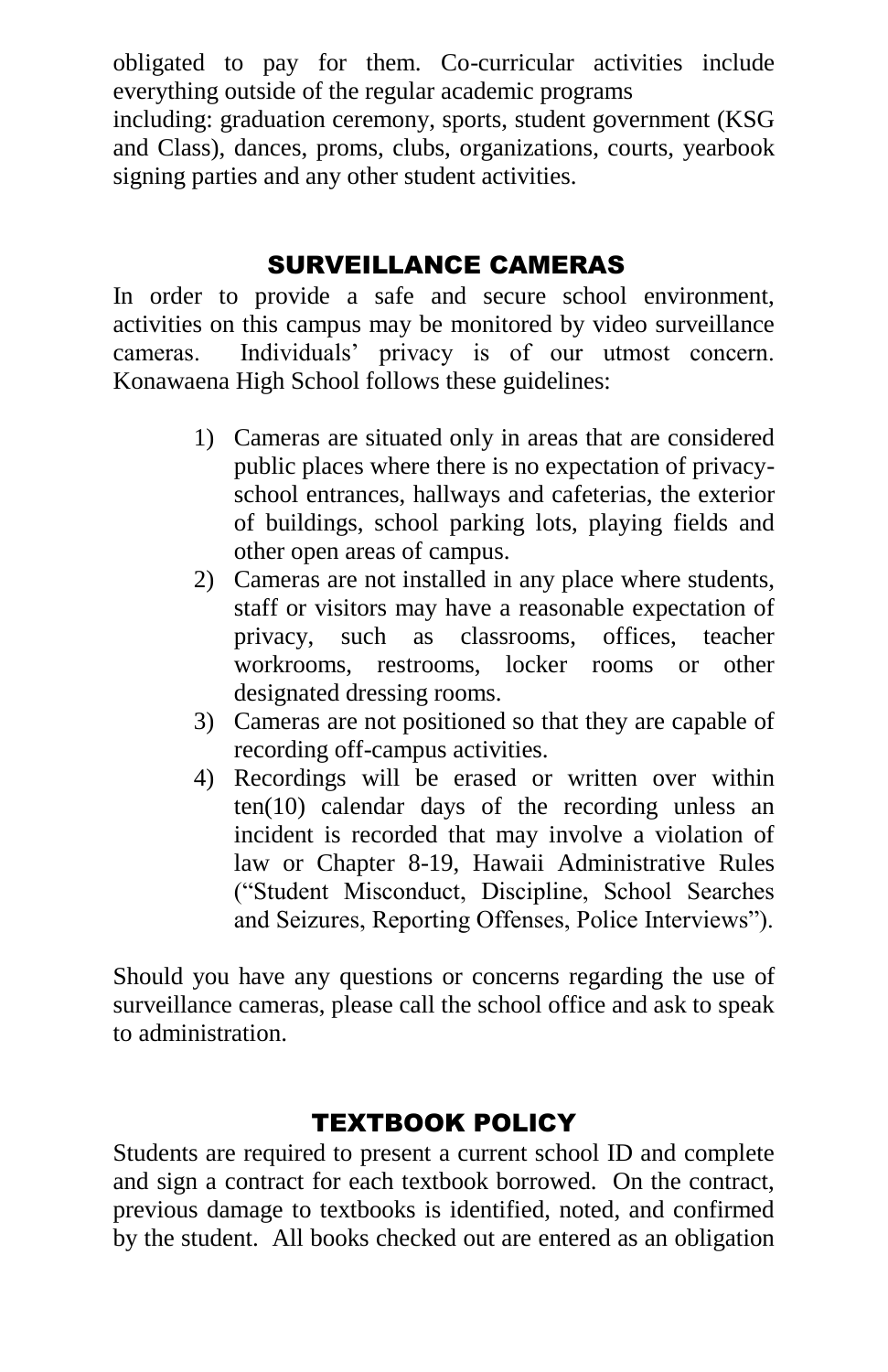on the student's record until returned. Fines are assessed for damage to books. Per state law, all existing student obligations must be cleared *before* books can be checked out. Each student is entitled to a book under any circumstances; however, obligations must be addressed and signed off on by an administrator to allow the process to proceed. Obligations may not be carried from year to year, but must be dealt with by the end of each school year. By state law, Section 8-57-5, students may not participate in any student activities "unless their obligations are met".

#### **VISITORS**

- 1. All visitors must obtain a visitor pass at the Main Office.
- 2. Visitors should also register their vehicle at the Main Office so the vehicle will not be towed.
- 3. Visitors are permitted to park in the visitor parking stalls in front of the Main Office or in the parking lot above the gym.
- 4. Konawaena students are not permitted to have pets, children or outside friends on campus during the regular school day.

**DELIVERIES:** In order to keep a safe and secure campus, any deliveries of homework, backpacks, lunch that students' need, etc., must be dropped off at the VP office. NO RESTAURANT FOOD DELIVERIES ARE ALLOWED ON CAMPUS.